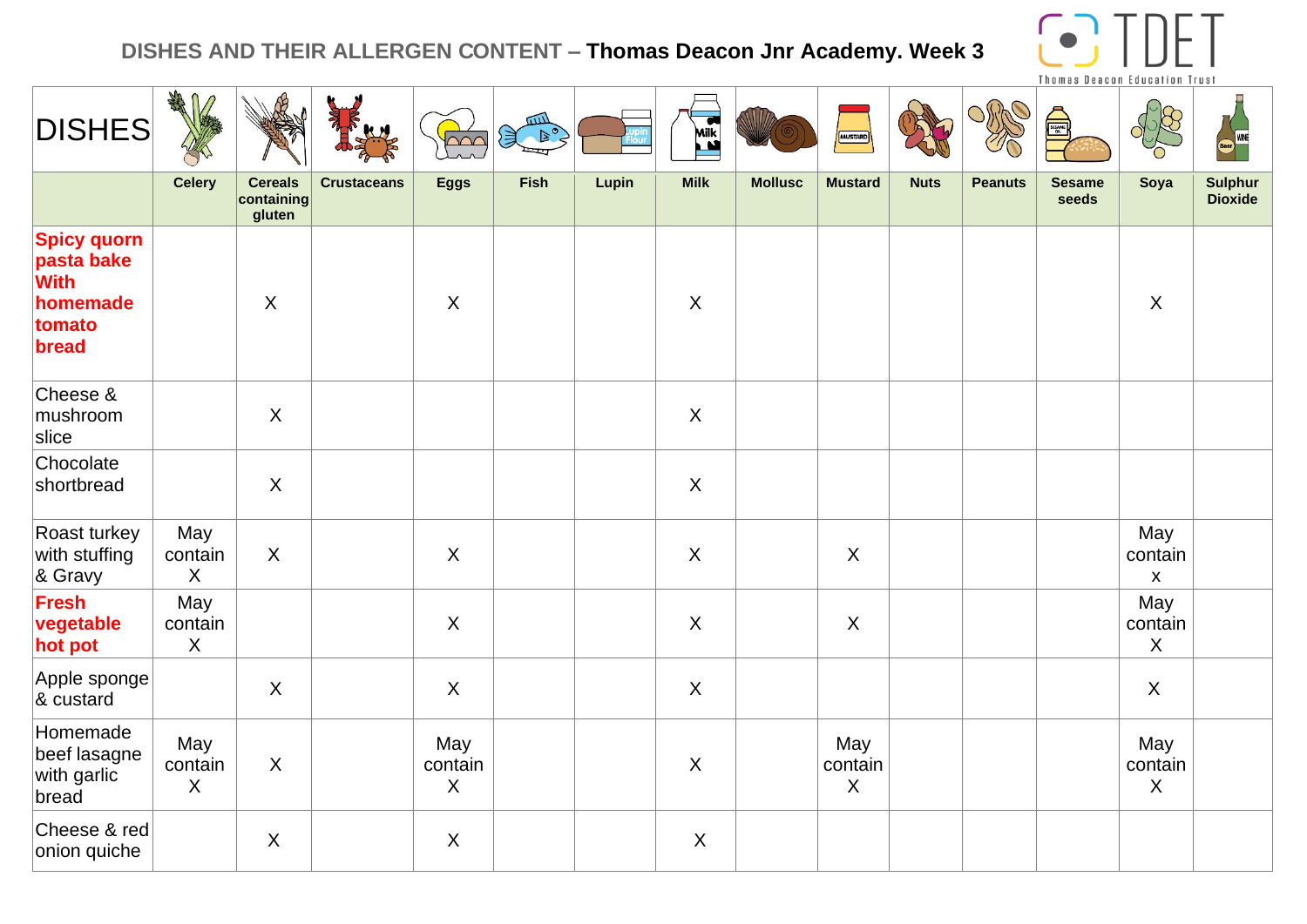| Vegetable<br>slaw                        |                                             |                           | $\boldsymbol{X}$                            |             |                               |                                |  |                               |  |
|------------------------------------------|---------------------------------------------|---------------------------|---------------------------------------------|-------------|-------------------------------|--------------------------------|--|-------------------------------|--|
| <b>Diced</b><br>potatoes                 |                                             | May<br>contain<br>$\sf X$ |                                             |             |                               |                                |  |                               |  |
| Homemade<br>custard<br>cream<br>biscuits |                                             | $\mathsf X$               |                                             |             | $\mathsf X$                   |                                |  |                               |  |
| Shepherd's<br>pie with gravy             | May<br>contain<br>$\boldsymbol{\mathsf{X}}$ |                           | May<br>contain<br>$\boldsymbol{\mathsf{X}}$ |             | May<br>contain<br>$\mathsf X$ | May<br>contain<br>$\mathsf X$  |  | May<br>contain<br>$\mathsf X$ |  |
| Vegetable &<br>spinach<br>lasagne        | May<br>contain<br>$\mathsf{X}$              | $\boldsymbol{\mathsf{X}}$ | May<br>contain<br>$\mathsf X$               |             | $\mathsf{X}$                  | May<br>contain<br>$\mathsf{X}$ |  |                               |  |
| Fruit muffins                            |                                             | $\boldsymbol{X}$          | $\boldsymbol{X}$                            |             | $\mathsf{X}$                  |                                |  | $\mathsf X$                   |  |
| Cod bites                                |                                             | $\boldsymbol{X}$          |                                             | $\mathsf X$ |                               |                                |  |                               |  |
| Vegetable<br>spring rolls                | $\mathsf X$                                 | $\pmb{\times}$            | $\boldsymbol{X}$                            |             | $\boldsymbol{\mathsf{X}}$     |                                |  | $\mathsf{X}$                  |  |
| Lemon<br>butter<br>biscuits              |                                             | $\sf X$                   | $\boldsymbol{X}$                            |             | $\boldsymbol{\mathsf{X}}$     |                                |  |                               |  |
| Yogurts                                  |                                             |                           |                                             |             | $\boldsymbol{\mathsf{X}}$     |                                |  |                               |  |
|                                          |                                             |                           |                                             |             |                               |                                |  |                               |  |
|                                          |                                             |                           |                                             |             |                               |                                |  |                               |  |
|                                          |                                             |                           |                                             |             |                               |                                |  |                               |  |